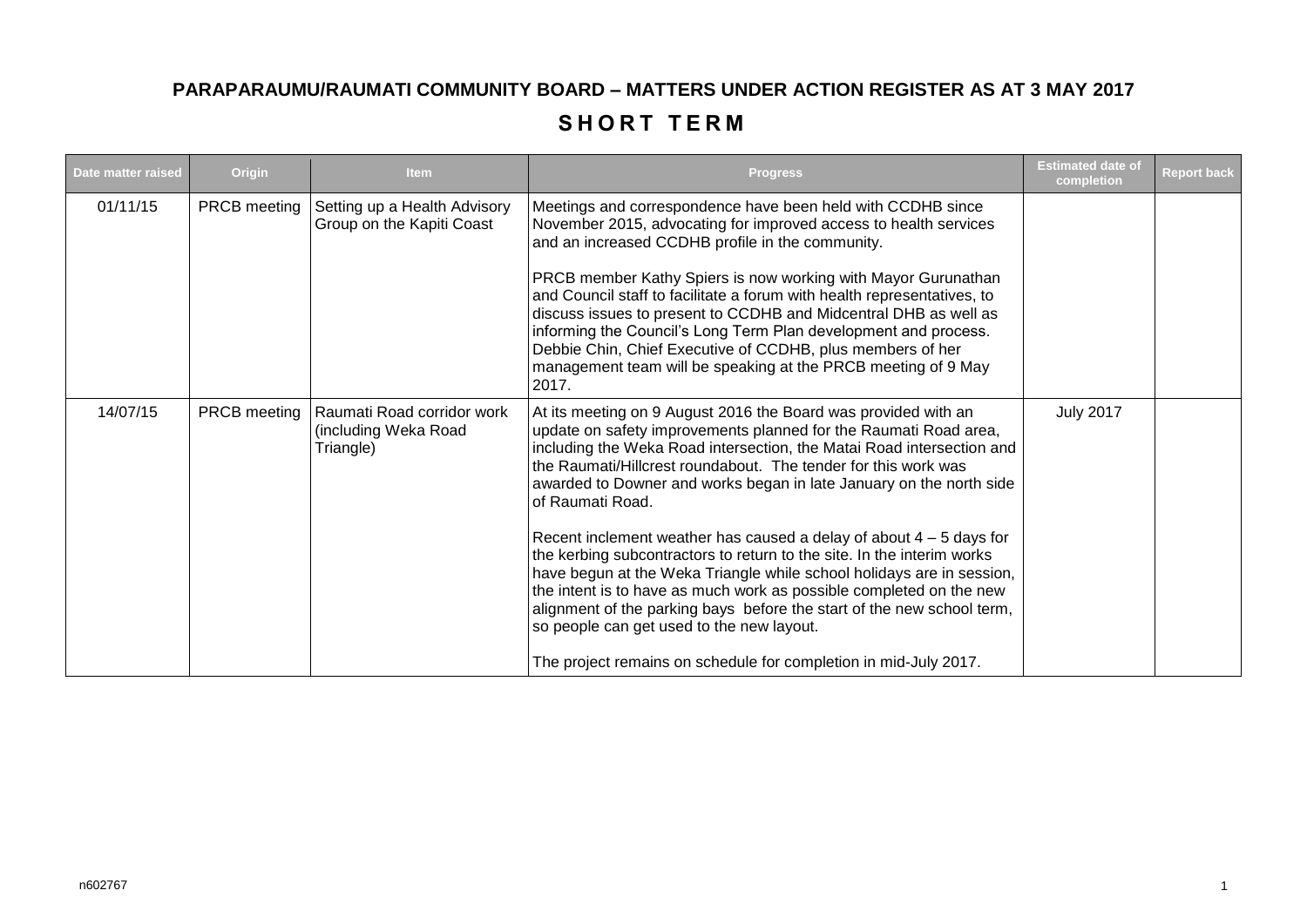| Date matter raised | Origin       | <b>Item</b>                                                                                                                                                                        | <b>Progress</b>                                                                                                                                                                                                                                                                                                                                                                                                                                                                                                                           | <b>Estimated date of</b><br>completion | <b>Report back</b> |
|--------------------|--------------|------------------------------------------------------------------------------------------------------------------------------------------------------------------------------------|-------------------------------------------------------------------------------------------------------------------------------------------------------------------------------------------------------------------------------------------------------------------------------------------------------------------------------------------------------------------------------------------------------------------------------------------------------------------------------------------------------------------------------------------|----------------------------------------|--------------------|
| June 2016          | <b>RSRA</b>  | Plantings at Poplar Avenue                                                                                                                                                         | Officers from Council's Parks department have investigated options for<br>tree planting on Poplar Avenue, with two potential suitable sites<br>identified. The proposals are within an area which is currently owned<br>by NZTA but in the process of being passed to DOC for GWRC to<br>manage.                                                                                                                                                                                                                                          |                                        |                    |
|                    |              |                                                                                                                                                                                    | Once the land transfer has taken place discussions can be held with<br>GWRC, with a view to establishing an agreement. No time frame has<br>been provided.                                                                                                                                                                                                                                                                                                                                                                                |                                        |                    |
|                    |              |                                                                                                                                                                                    | Officers have requested an update from GWRC and have been<br>advised GWRC are awaiting an update from NZTA.                                                                                                                                                                                                                                                                                                                                                                                                                               |                                        |                    |
|                    |              |                                                                                                                                                                                    | No update – still waiting to hear from GWRC.                                                                                                                                                                                                                                                                                                                                                                                                                                                                                              |                                        |                    |
| 07/02/17           | PRCB meeting | A plan is needed in order to<br>provide an agreement<br>between the Council and<br>residents regarding the<br>management and<br>maintenance of the water<br>bodies at Tower Lakes. | Apart from the small piece of land which protrudes on the western<br>bank of the larger lake, the lakes and most of the surrounding land are<br>privately owned.<br>Council are currently working on a brochure to provide information to<br>residents who are responsible for managing private lakes. These<br>brochures will be made available to all residents in the Tower Lakes<br>area once completed, as part of the wider roll-out across the district.<br>This work will be part of the 17/18 financial year programme of works. |                                        |                    |
| 07/02/17           | PRCB meeting | Pedestrian crossings at Rimu<br>Road and Marine Parade                                                                                                                             | A pedestrian crossing on Rimu Road (north of the intersection with<br>Ihakara Street) is on the programme and will be installed.<br>Council's Access and Transport team has assessed the Marine<br>Parade area in the past, and has concluded that the current road<br>layout does not allow for any pedestrian crossing or other physical<br>works to be installed.                                                                                                                                                                      |                                        |                    |
| 07/02/17           | PRCB meeting | Installation of traffic calming<br>device(s) in the Marine<br>Parade/Howell Road area                                                                                              | As noted above, Council's Access and Transport team has previously<br>concluded that the current road layout does not allow for any physical<br>works. However if the Maclean Park redevelopment results in traffic<br>impacts, the matter will be revisited.                                                                                                                                                                                                                                                                             |                                        |                    |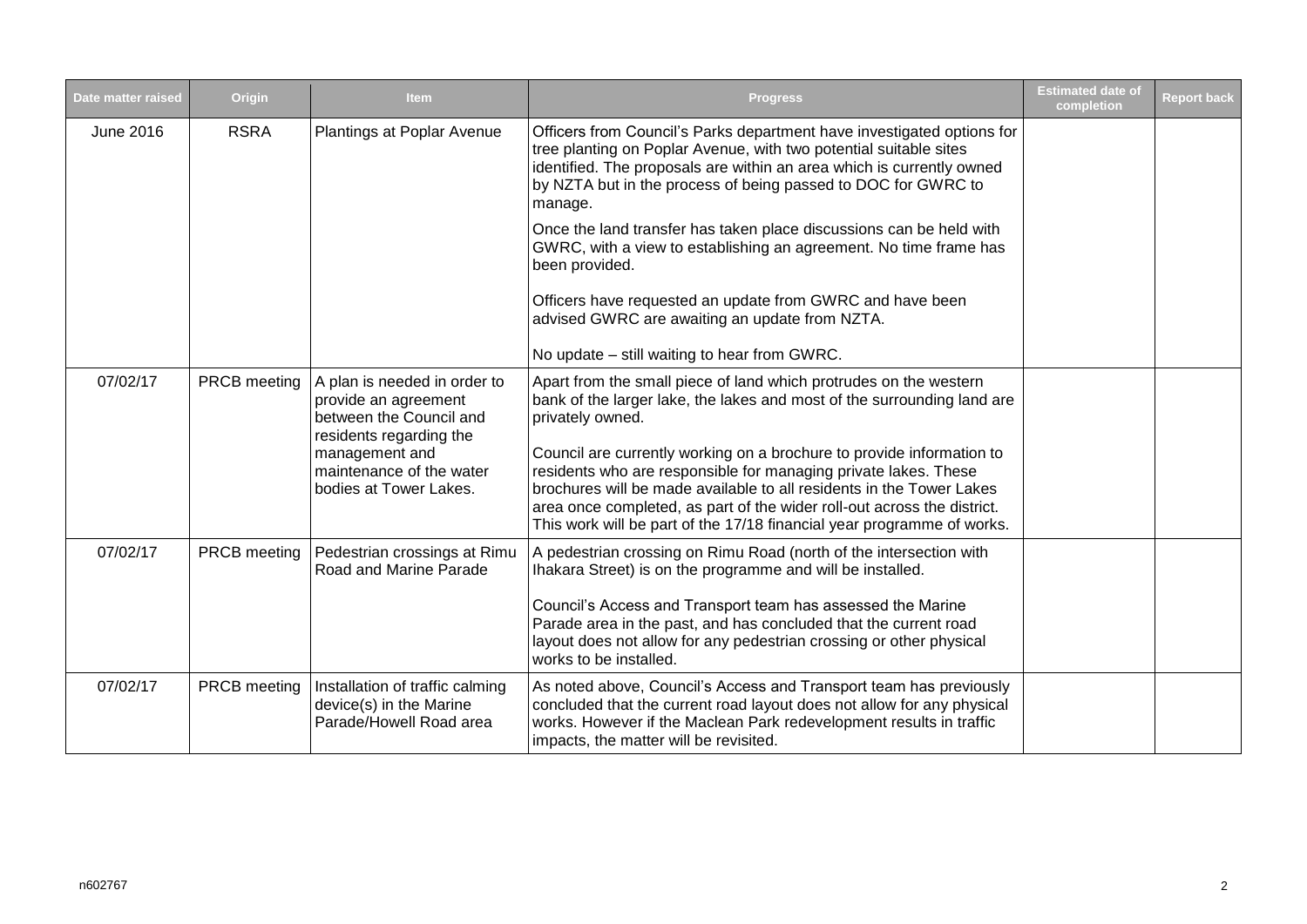## **PARAPARAUMU/RAUMATI COMMUNITY BOARD – MATTERS UNDER ACTION REGISTER AS AT 3 MAY 2017**

## **L O N G T E R M**

| Date matter raised | Origin                                                                               | <b>Item</b>                                            | <b>Progress</b>                                                                                                                                                                                                                                                                                                                                                                                                                                                                                                                                                                                                                                                                                                                                                                                                                                                                                                                                                                                                                                                                                                                                                                                                                                   | <b>Estimated date of</b><br>completion | <b>Report back</b> |
|--------------------|--------------------------------------------------------------------------------------|--------------------------------------------------------|---------------------------------------------------------------------------------------------------------------------------------------------------------------------------------------------------------------------------------------------------------------------------------------------------------------------------------------------------------------------------------------------------------------------------------------------------------------------------------------------------------------------------------------------------------------------------------------------------------------------------------------------------------------------------------------------------------------------------------------------------------------------------------------------------------------------------------------------------------------------------------------------------------------------------------------------------------------------------------------------------------------------------------------------------------------------------------------------------------------------------------------------------------------------------------------------------------------------------------------------------|----------------------------------------|--------------------|
| Mid 2015           | LTP 2015-35                                                                          | Redevelopment of the<br>Raumati pool building          | Planning will commence in 2017/18.<br>No update.                                                                                                                                                                                                                                                                                                                                                                                                                                                                                                                                                                                                                                                                                                                                                                                                                                                                                                                                                                                                                                                                                                                                                                                                  | 2020                                   |                    |
| Mid 2015           | LTP 2015-35                                                                          | Investment in a Performing<br>Arts Centre <sup>1</sup> | The funding and access agreement between the Council and the<br>College has been drafted and reviewed by the Ministry of Education.<br>Some changes were requested and the updated draft is with the<br>Ministry for final review. Once the agreement has been finalised it will<br>go to Council for final sign off.                                                                                                                                                                                                                                                                                                                                                                                                                                                                                                                                                                                                                                                                                                                                                                                                                                                                                                                             | 2016/17                                |                    |
| Mid 2015           | LTP 2015-35                                                                          | Development of Otaraua<br>Park                         | The Development Plan will be completed in association with the<br>Community Facilities Study. Work on the plan has commenced and is<br>due for completion in December 2017.                                                                                                                                                                                                                                                                                                                                                                                                                                                                                                                                                                                                                                                                                                                                                                                                                                                                                                                                                                                                                                                                       | 2017/18                                |                    |
| 17/07/12           | Raumati South<br>Residents<br>Association -<br>public speaking<br>at PRCB<br>meeting | Reduced speed through<br>Raumati South Village         | A letter was received from the Regional Manager of NZTA requesting<br>that all Road Controlling Authorities defer any speed limit and speed<br>management reviews until they have tested and ratified their new<br>Speed Management Guide.<br>NZTA have now released the speed management guide but it is not<br>finalised yet, we are waiting for this to happen before we set our own<br>process for reviewing local road speed limits.<br>The reason why we said the guide is not finalised yet, is that alongside<br>the guide, NZTA have produced maps which set out recommendations<br>for speed limits for our local roads. These maps have been produced<br>to help local councils make decisions based on the new speed<br>management guide processes. NZTA has now set a meeting date to<br>discuss the new guide and maps with all councils in the Wellington<br>region, this meeting is scheduled for 2 May 2017. This meeting will<br>start the process of engaging with councils to discuss the maps and,<br>where agreed, to amend them accordingly before they are finalised.<br>As soon as the maps are finalised the Council will be able to undertake<br>a review of speed limits. This is likely to commence in June 2017 and | mid 2017                               |                    |

 1 Subject to an appropriate agreement about the community use of the centre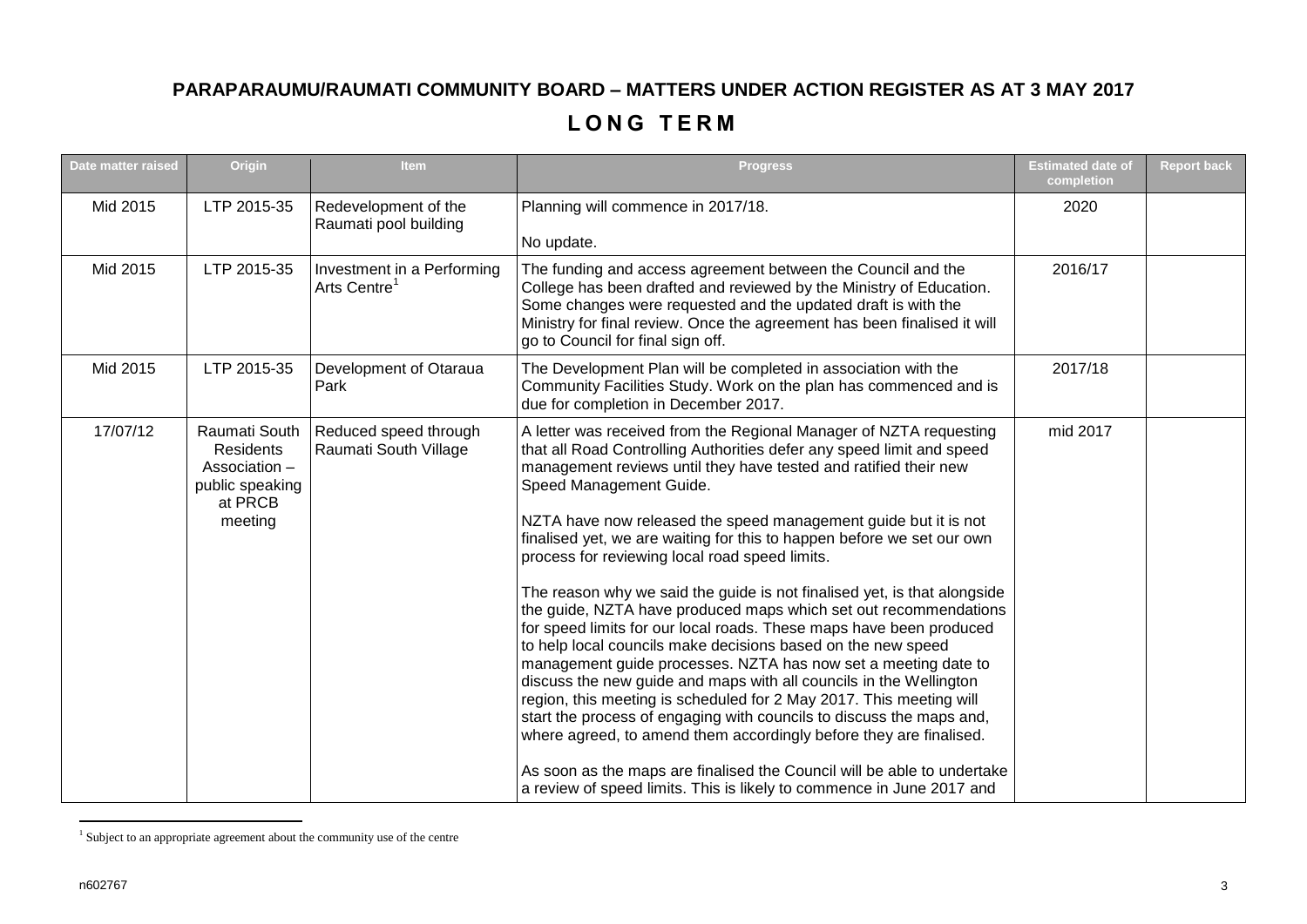|           |                    |                                                                                                                              | we expect to be able to report back to all community boards around<br>mid 2017 and present on the speed limit process going forward.                                                                                                                                                                                                                                                                                                                                                                                                                                                                                                                                                                                                                                                                                                                                                                                                                 |         |  |
|-----------|--------------------|------------------------------------------------------------------------------------------------------------------------------|------------------------------------------------------------------------------------------------------------------------------------------------------------------------------------------------------------------------------------------------------------------------------------------------------------------------------------------------------------------------------------------------------------------------------------------------------------------------------------------------------------------------------------------------------------------------------------------------------------------------------------------------------------------------------------------------------------------------------------------------------------------------------------------------------------------------------------------------------------------------------------------------------------------------------------------------------|---------|--|
| 17/07/12  | PRCB meeting       | <b>Town Centres Project</b>                                                                                                  | Plans to transform the Paraparaumu town centre are in progress with<br>the upgrade of the Kāpiti Lights area starting in May, followed by the<br>installation of a signalised pedestrian crossing on Rimu Road.<br>The Council's Kāpiti Lights upgrade is being delivered in partnership<br>with Coastlands and property owners from the Kāpiti Lights area. The<br>upgrade aims to make the area more pedestrian friendly, will help<br>create a setting that supports new and existing businesses to thrive,<br>and will make it safer and easier for people to move from the transport<br>hub through the Kāpiti Lights area and Coastlands, and out onto Rimu<br>Road.<br>The installation of a signalised pedestrian crossing on Rimu Road<br>outside Coastlands newest retail pod will also help the Council achieve<br>its vision of establishing Rimu Road as the main street of<br>Paraparaumu. This work is also due to start in May 2017. | Ongoing |  |
|           | PRCB meeting       | <b>Expressway Update</b>                                                                                                     | At the PRCB meeting of 22 November 2016 the following<br>appointments were made:<br>NZTA Expressway Community Liaison Group - Jonny Best<br>appointed as representative, Guy Burns appointed as alternative<br>representative<br>NZTA Neighbourhood Impact Forum for Leinster Avenue - Kathy<br>Spiers appointed as representative<br>NZTA Neighbourhood Impact Forum for Makarini Street - Bernie<br>Randall appointed as representative<br>A verbal update from each representative will be provided at the<br>meeting.                                                                                                                                                                                                                                                                                                                                                                                                                            | Ongoing |  |
| June 2016 | <b>Board Chair</b> | Redevelopment Plan for<br>Maclean Park, including:<br>Public Art<br>Kapiti Island<br><b>Customised Departure</b><br>Facility | A timeline has been agreed with the PRCB and Lumin has been<br>engaged to run the project with Council staff. Stakeholder engagement<br>commenced in December 2016 and completion date of the project has<br>been extended to December 2017.<br>The Terms of Reference for the Public Art Panel have been reviewed<br>by the Council's Senior Leadership Team and were taken to the<br>Strategy and Policy Committee on 9 March 2017. The Committee has<br>requested further information by way of a briefing, which was held on 4<br>May 2017. A further update will be provided at the meeting.                                                                                                                                                                                                                                                                                                                                                    | Ongoing |  |